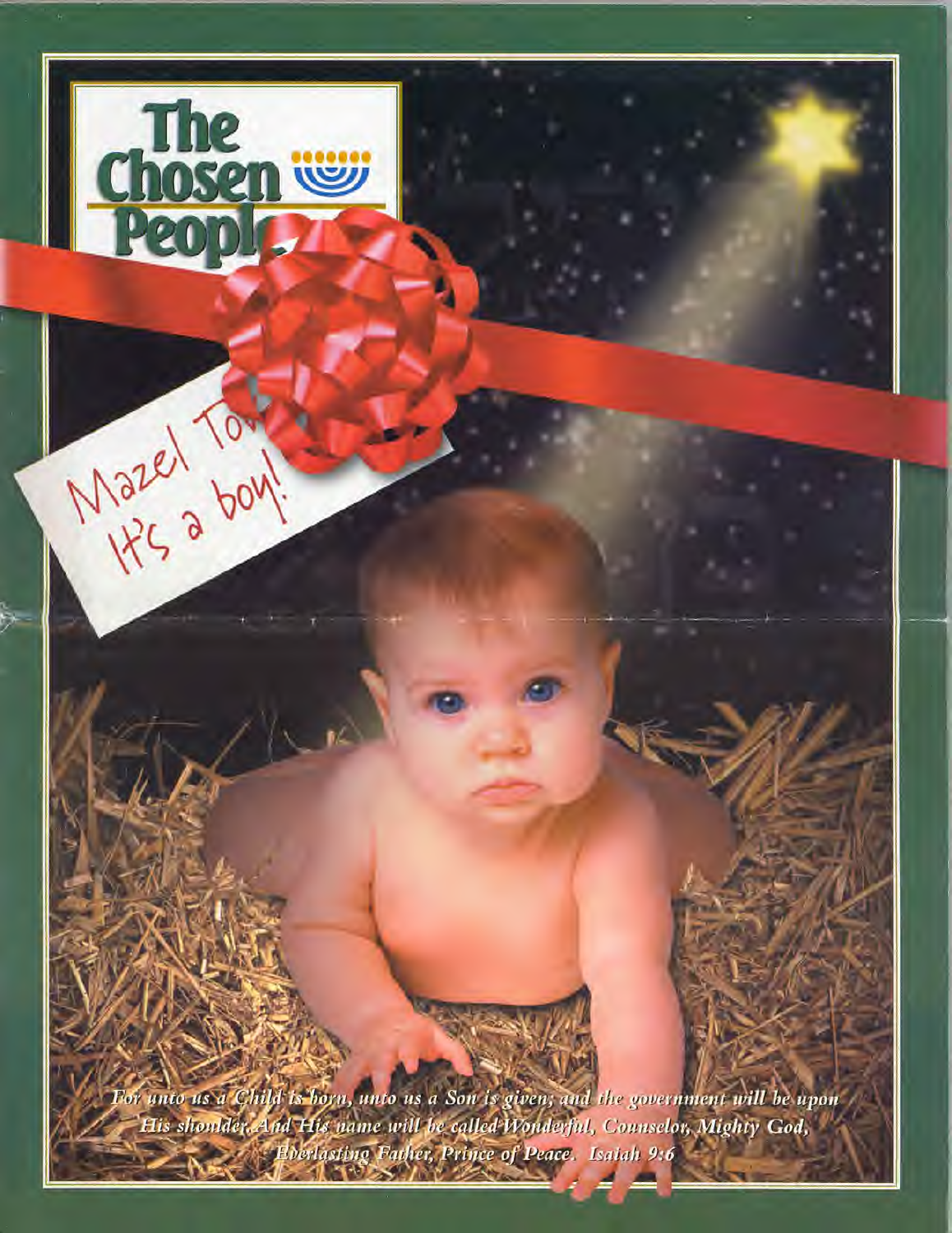# Miracle<br>of Messiah's<br>Birth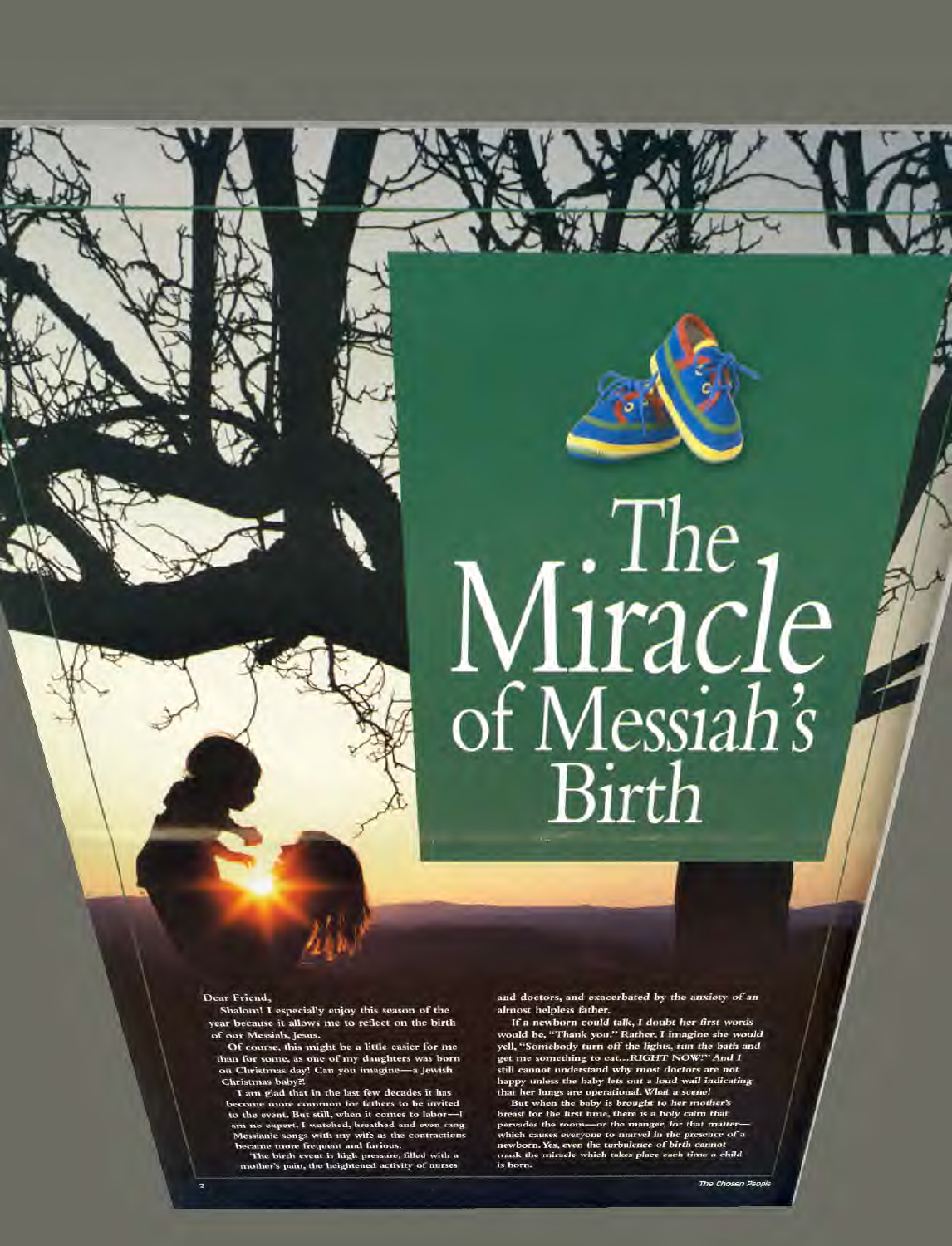#### **Unto Us a Child is Given**

**Joseph and Mary felt what any other parents would as they anticipated the birth of their first child.Yet there was more to it than that. At first, the miraculous nature of Mary's pregnancy almost destroyed her future marriage. Then, the hatred of Herod almost cost them their lives. But Joseph, understanding the nature of the child to be born, provided protection for Mary and her son. And God Himself protected them all.** 

**Perhaps Joseph also understood that the waiting period for this child stretched back far more than nine months. The Jewish people had been waiting thousands of years for the arrival of this child:** 

*"For unto us a Child is born, unto us a Son is given; and the government will be upon His shoulder. And His name will be called Wondeful, Counselor, Mighty God, Everlasting Father, Prince of Peace"* **(Isaiah 9:6).** 

**The prophets of Israel predicted that a Messiah would be born of a Jewish virgin (Isaiah 7:14) and that He would redeem His people from bondage.** 

**The Jewish people were not strangers to the suffering of birth pangs. Their labor pains were the slavery, persecution and dispersion that had prepared God's Chosen People for the birth of One who would be the joy of all the nations—and of His people Israel.** 

**I also wonder what Mary and Joseph expected. Mary clearly understood the words of the angel Gabriel, and Joseph knew that the child would be the long-awaited Messiah.Yet, I wonder what they anticipated the birth of the expected Messiah to be like.** 

**Perhaps they thought choirs of angels would accompany the Son of God's entrance into the world,** 

**and that the Shekinah glory would fill the manger as it did the ancient Temple. Maybe Mary simply imagined a painless birth? After all, she was giving birth to the Messiah!** 

**But what really happened? Did Mary go through labor—just like my wife and every other mother**  who ever gave birth? She certainly **did.** 

**Did Joseph do what he could to alleviate her pain, and yet feel as useless as any other human father who ever lived? I am sure the answer is yes.** 

**Was the baby born with a cord that needed to be severed? Did He need to be cleaned and kept warm after His ordeal? Of course.** 

#### **An Ordinary Birth—An Extraordinary Child**

**You see, I believe the birth of Jesus was just that...a normal birth.** 

**And part of the greatness of this birth was its very ordinariness.** 

**I don't think I would have seen anything very different than what I witnessed at the birth of my own children.** 

**Except that the face of the infant, glowing in the light of the star, was the face of God Himself.** 

**The miracle of Christmas is this: God sent His only Son in the most ordinary of ways, born of a Jewish woman, to die for the sins of Jew and Gentile.** 

**After all, the miracle of the Savior's birth was not so much in the way it happened, but in the nature and character of the person who was born.That child was, is, and ever shall be the hope of Israel and the desire of nations—the Son of God and Savior of the world. He is the reason for the season—the Way— the Truth and the Life.** 

**In every way, from birth to the grave, the Savior would be able to identify with you and me (Hebrews 2:17-18).** 

#### **New Birth through the Messiah**

**A few weeks ago, I heard the testimony of a retired pastor whose mother became a believer in Jesus through the witness of our founder, Rabbi Leopold Cohn.** 

**His story reminded me of what happened the day after the "To the Jew First in the New Millennium" conference. I received e-mail from a friend, who wrote to tell me how much he enjoyed the conference. He added that he was especially moved to meet a Jewish woman who sat in front of him and his wife at the concert on the last evening of the event. This woman, whom I later learned was suffering with cancer, was brought there by her two daughters.That evening, she received Jesus as her Messiah.** 

**This made the whole event worth it. And she is just one of hundreds of Jews and Gentiles who have come to know the Lord through Chosen People Ministries this year.** 

**She brings to mind the thousands upon thousands of Jews and Gentiles who received the gift of eternal life through our workers throughout the century. It has been a fruitful year and a fruitful century—for your mission to the Jews.** 

**I hope you will enjoy this last newsletter of the millennium. Come January 1st, 2000, Chosen People Ministries will continue to do what we have done for more than a hundred years—we will go on proclaiming the message of the Gospel to the Jewish people.** 

We could not have continued this **ministry without you and our other faithful friends and supporters. Thank you, and may His joy fill your home this holiday season!** 

**Your brother in**  the Messiah.

**Mitch** 

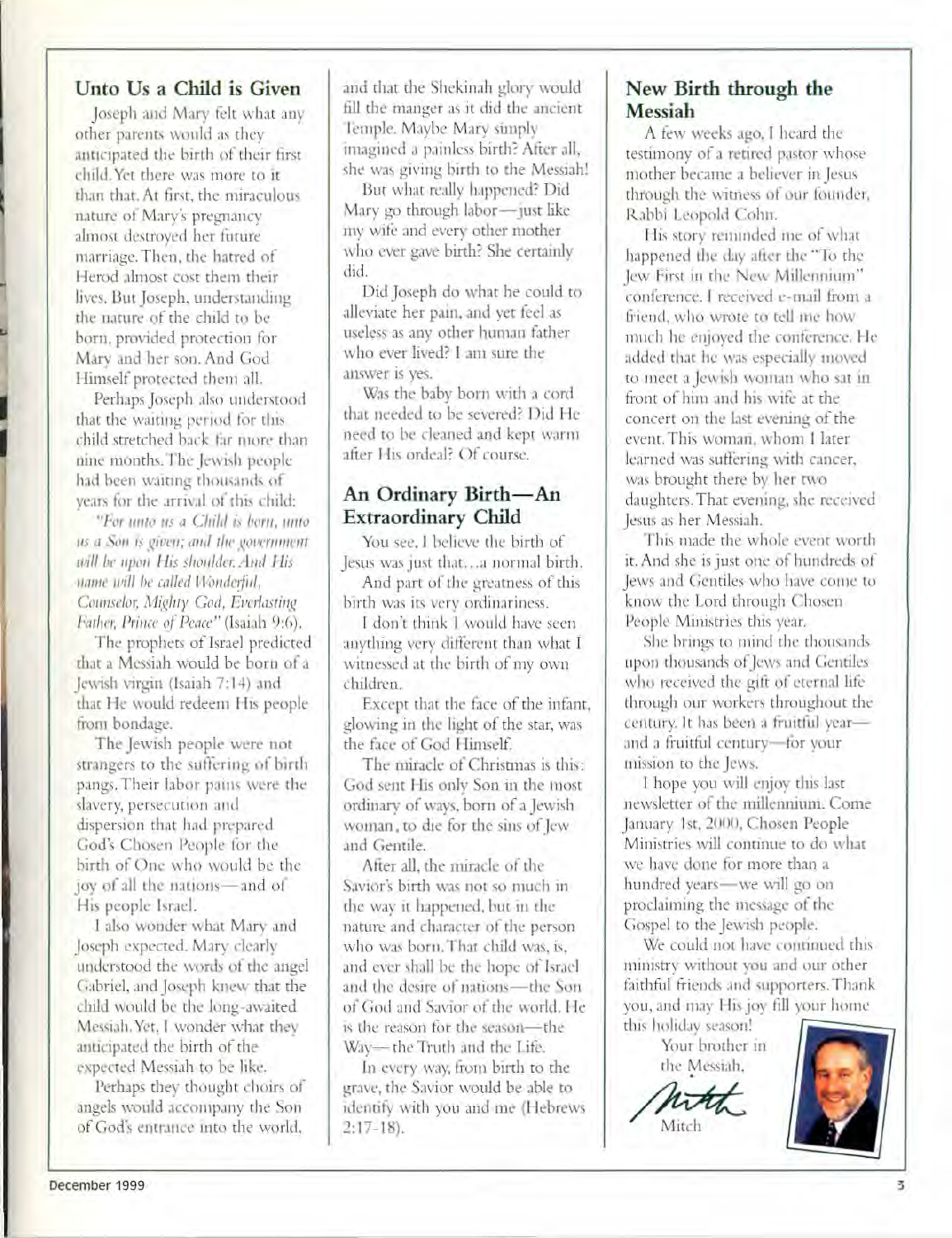# **L'idin** *from All Sides*

nyone who thinks that the

Bible says God has abandoned His creation ought to look again. From the very first, God has taken steps to bring healing and reconciliation to His precious handiwork. The holiday season is an especially fitting time to take a "tour" of God's redeeming work, as it is revealed in the Scripture.

### By Dr. Daniel Goldberg

#### Good News from the **Garden**

The Garden of Eden was the setting for earth's greatest tragedy, because Adam's rebellion brought sin to the earth (Romans 5:12). As a result, humankind learned a new vocabulary, including words such as death, curse,

sorrow, sweat and sword (Genesis 2:17; 3:17-24).To say it was not our finest hour is putting it lightly!

Nevertheless, the GOOD NEWS came from this same garden: *"And I will put enmity between you and the woman, and between your seed and her Seed; He shall bruise your head, and you shall bruise His heel."This* Genesis 3:15 promise is the "mother prophecy" of all Messianic prophecies.

God extends three promises in this "first Gospel" from the garden.There is the promise of a great, age-long conflict. It began between Satan and the woman, and would grow into a perpetual warfare between Satan's seed (evildoers) and Messiah's seed (redeemed ones). But the Good News also promises a Conqueror—the "Seed of the woman." He is the Messiah Himself. Promised from the beginning, He will one day appear as the ultimate victor over the satanic serpent. Best of all, we are promised a conquest in which the Messiah strikes the mortal blow, bruising the serpent's head. Christ fulfilled this precious promise when He died at Calvary and arose the victor over death.

#### Good News from Bethlehem

*"But you, Bethlehem Ephrathah, though*  you are little among the thousands of Judah, yet out *of you shall come forth to Me the One to be ruler in Israel, whose goings forth are from of old, from everlasting"*  (Micah 5:2).

While following the star of the East, the wise men sought counsel from King Herod. Where would be the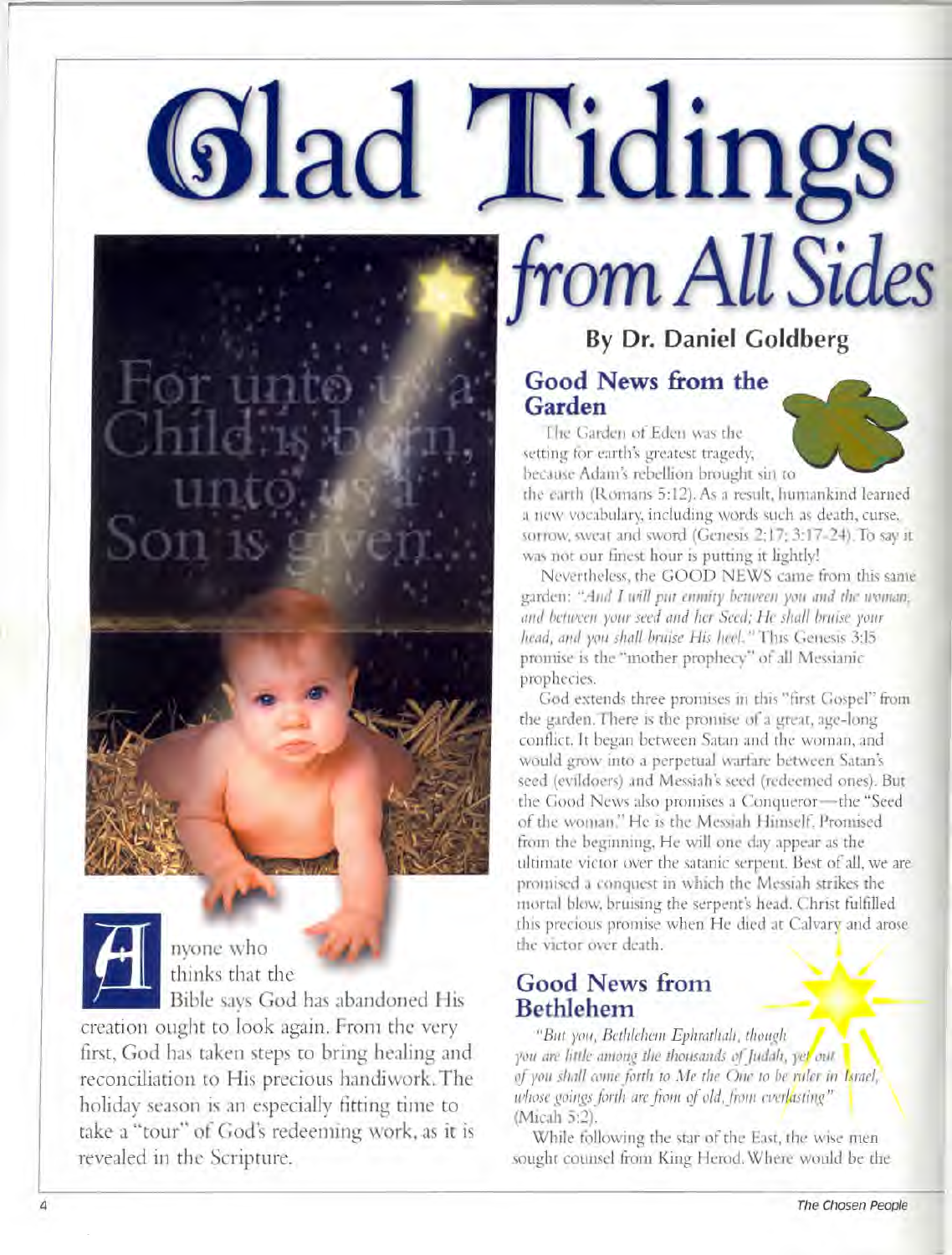place for the birth of the Messianic King? Without hesitation, the chief priests and teachers of the law pointed to Bethlehem (Matthew 2:1ff; Micah 5:2).

Although small in size, this town would assume an importance far greater than the largest

of cities. When God chose to enter our sinful world as a baby, it was the town of Bethlehem where Messiah was cradled in the hay. Finally, the Good News culminates in the shepherd-like authority of Bethlehem's Messiah: *"And He shall stand and feed His flock in the strength of the LORD..."* (Micah 5:4).This Shepherd will provide perfect security for His sheep (Micah 5:4, 5).

Micah's good news begins at Bethlehem and culminates in the peaceful rule of Christ in the Messianic era.

**"'Therefore the Lord**  *<u>inimself</u>* will give you a sign: **Oehold, the virgin shall**  conceive and bear a Son, and **shall call his name Immanuel"** (Isaiah  $7:14$ )

*the blood of His cross"* (Colossians 1:20), and will bring peace to the earth at His return (Isaiah 9:7).

#### **Good News from God's Throne**

In Daniel 7:9-10, we are ushered into the very throne room of God, where we view the Bible's only description of God the Father. There, the Ancient of Days sits upon His fiery throne. White garments portray His absolute righteousness, and hair *"like pure wool"* underscores His deathless nature.

Then the scene changes and Daniel testifies, *"I was watching in the night visions, and, behold, One like the Son of Man, coming with the clouds of heaven! He came to the Ancient of Days, and they brought Him near before Him.* 

*Then to Him was given dominion and glory and a kingdom, that all peoples, nations, and languages should serve Him..."* (Daniel 7:13, 14).

#### **Good News from the Prince of Prophets**

According to Jewish tradition, Isaiah was of royal blood and noble descent. While Micah foretold the village birth of Christ, Isaiah prophesied His virgin birth. Seven hundred years before Messiah was born, Isaiah declared to King Ahaz and the house of David, *"Therefore the Lord Himself will give you a sign: Behold, the virgin shall conceive and bear a Son, and shall call His name Immanuel"*  (Isaiah 7:14).

The virgin birth of Messiah is good news for many reasons. First of all, Messiah came as *"the Lamb of God who takes away the sin of the world"* (John 1:29). As the Passover lamb was without blemish (Exodus 12:5), the virgin-born Messiah did not inherit the corruption that Adam had passed down to his posterity (I Corinthians 5:7).

Moreover, Isaiah reveals the two natures of the Messiah, united in one person. "A child is born" reflects Messiah's perfect humanity, and "a Son is given" represents His absolute divinity (Isaiah 9:6, 7). Isaiah's prophecy gives Him titles that no man could ever own. He is "Wonderful." He is the supreme "Counselor?' He is the "Everlasting Father?'

Yet it is perhaps as "Prince of Peace" that He touches our lives with greatest meaning. He *"made peace through* 

Who is this *"One like the Son of Man?"* He is certainly a specific individual, for all the nations will serve Him (Daniel 7:14, 27). Daniel viewed the *"One like the Son of*  Man" coming with the clouds of heaven to the Ancient of Days.

As we turn to Messiah's ascension in the presence of His apostles we read, *"...He was taken up, and a cloud received Him out of their sight"* (Acts 1:9). Now, we find that the Messiah is the "Son of Man"—vested with the authority of God's kingdom, and everlasting dominion is bestowed upon Him (Daniel 7:14; Psalm 110:1; Revelation 1:17-18).

#### **G**lad **Tidings Abound**

And so, our little "tour" of God's promise and provision for our sinful world

concludes. It has brought us from humanity's tragedy to God's triumph; from the humble nativity of our Lord in Bethlehem to His unveiled authority in the Messianic Kingdom.

Glad tidings abound to everyone who will come to worship the virgin-born Jewish Messiah of Bethlehem. And as sure as He fulfilled the prophecies related to the First Coming, so He will fulfill those pointing to His coming again.

Take heart—and keep looking up!  $\ddot{\Phi}$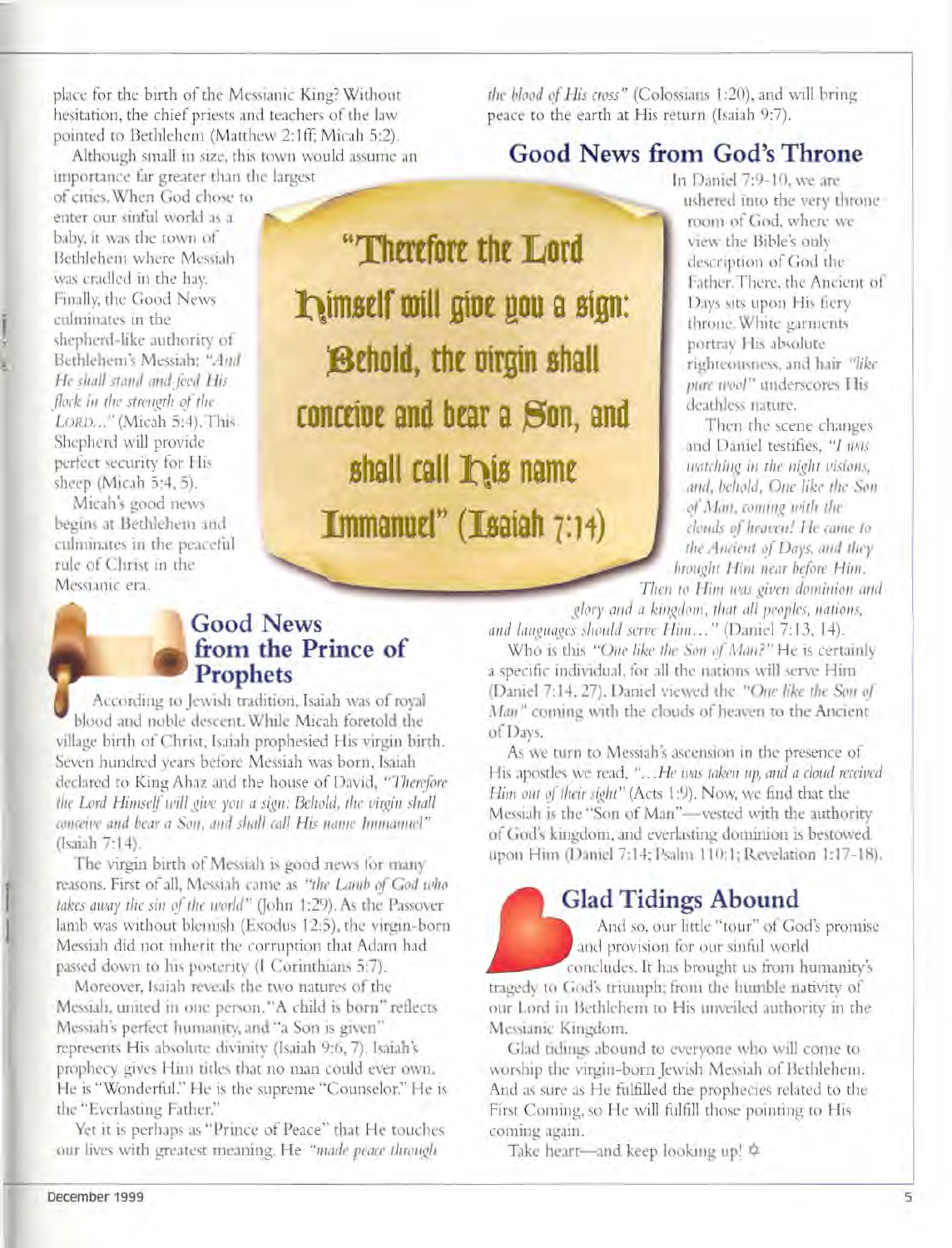The dancing flames atop the brightly colored candles are a sight that has brought joy to the hearts of countless Jewish people for hundreds of years. It's Hanukkah—the Festival of Lights. For eight days, starting on the 25th day of the Hebrew month of Kislev (December 3-11 this year), a light is added until there are eight candles standing proudly side b side. They stand for the great victory the Jewish people achieved in 164 BC over the armies of our

oppressors. But more than **THE** that, they stand for the miracle of God's faithfulness to His Chosen People, and the power of the Light of the world to overcome the forces of darkness.

#### **Persecution—and the Spark of Hope**

For centuries, Israel had been a conquered nation—occupied by a

succession of world powers. After the death of Alexander the Great, Israel eventually came to be ruled by the descendant of one of Alexander's generals, Antiochus IV. Like many other ungodly despots, Antiochus showed an implacable hatred for the Jewish people. He imposed the death sentence for circumcision and Sabbath observance, and forbade the reading of the Law. He even desecrated the temple, and carried out pagan sacrifices there. Israel had come to one of the lowest points in its history.

### **Hanukkahthe Lights that Overcome the Darkness**

 $\boldsymbol{w}$ 

•

•

J.

In the town of Modiin there lived a priestly family headed by an old man named Mattathias. Mattathias struck a blow for freedom that was the beginning of a guerrilla war led by his son Judas, surnamed Maccabeus—the Hammer! The might of the Maccabees' righteous wrath fell like a hammer again and again until the far better equipped, better trained

armies of Antiochus IV were beaten. The recapture of Jerusalem and the cleansing and rededication of the Temple was the high point.

#### **Hanukkah Celebration A Miracle of Light**

The Maccabees knew to whom the victory belonged. It was the God of Israel who had strengthened their hands with the might to beat their enemies. Their first act was to rededicate the Temple that had been so wickedly desecrated by the despised Antiochus. But, legend tells us, soldiers found only enough sacramental oil to light the "Eternal

Light" for one day. Miraculously, the oil burned for the eight days necessary to get more.

A beautiful tradition? Certainly. Is it true? We do not know Yet it serves as a reminder to Jews and Gentiles that God is faithful and desires to light our lives with His presence.

Like most other Jewish festivals, Hanukkah is family oriented. A precious sense of togetherness is reinforced as families light the menorah. Each night, the shammas, the "servant" candle in the middle, lights the others and the

blessings are said. Sometimes menoralis are passed down through the generations, and some have stories almost as colorful as

those of the people who have carried them all over the world.

#### **Jesus the Messiah—the Light of the World**

The candles of the menorah also remind us that the Light of God dispels the darkness of every evil force. It was this same Eternal Light that Jesus the Messiah spoke of when He said, "I am the light of the world. He who follows Me shall not walk in darkness, but have the light of life" (John 8:12). If we will receive Him, that same light will come into our lives, and kindle in us the brightly burning presence of God's love, power and peace.

6 **The Chosen People**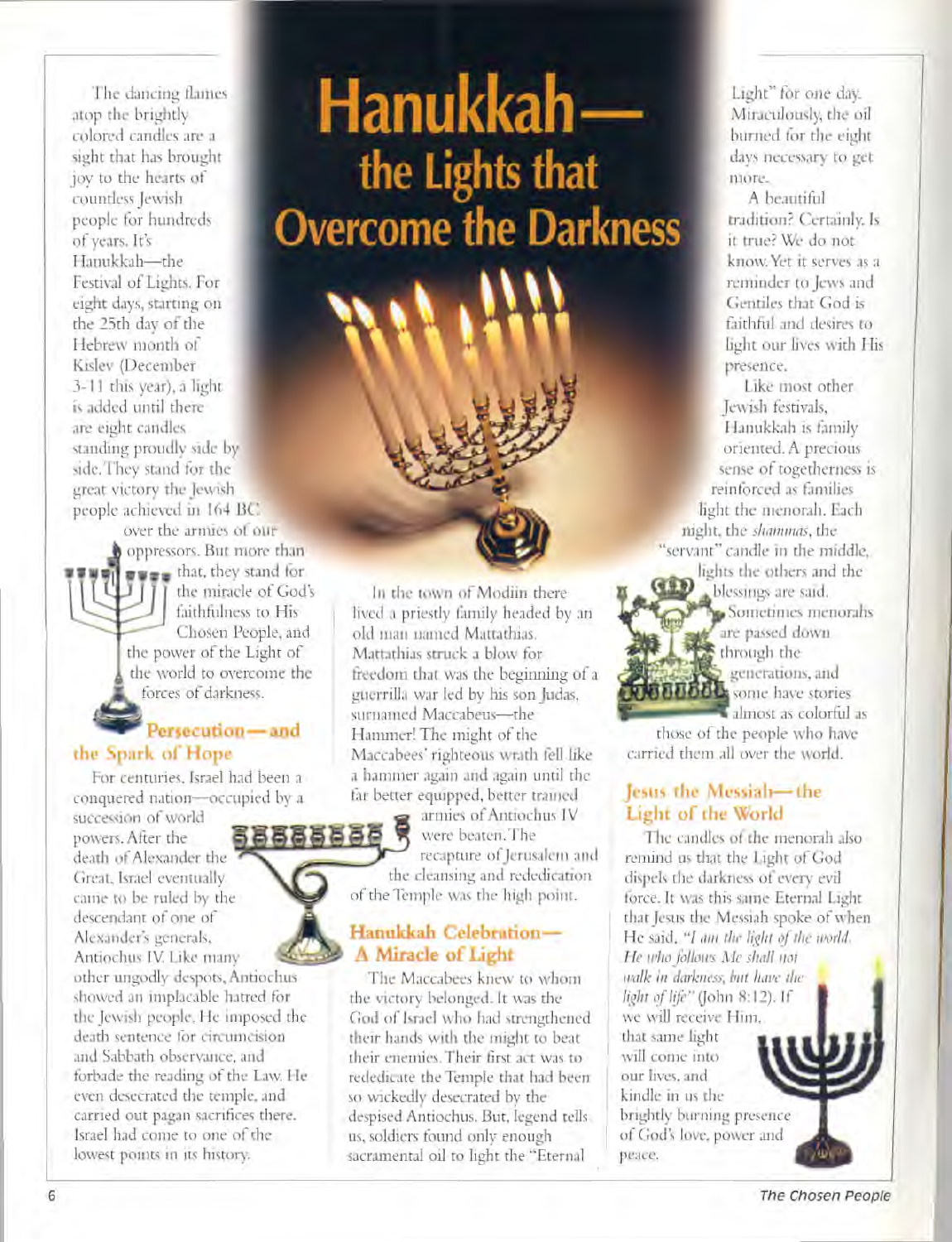### **1999 This Year's Highlights**

Here is a brief summary of some of the highlights of Chosen People Ministries throughout the world. We wish we had more space, because there is so much more to tell!

#### **South America—A Field Ripe For Harvest**

Chosen People Ministries' work in South America recently held its fifteenth international prophetic conference, "Vision of Israel in the New Millennium" in Santiago, Chile. Two hundred and fifty people from all over South America came to share their burden for Israel. The emphasis of the program was on pooling strategies and information for reaching the almost one million Spanish-speaking Jewish people. The Sunday service attracted over 500, including many visitors, with several decisions for the Lord. Please pray that the fruit from this conference will be a greater emphasis on Jewish evangelism, and that more workers will be raised up to reap a large harvest among the sizeable population of Jewish people in South America.



#### **Israel—Growing God's Vineyard**

Chosen People **<sup>2</sup>** Ministries continues to cultivate God's vineyard n the land of Israel in creative and effective **at!** ways. Despite opposition, our work in Tel Aviv is thriving, and

is planning to expand to Arid, a town on the West Bank. Our tours of the holy and historical sites in Jerusalem and Joppa for Russian Jewish immigrants continue to attract visitors—some of whom later visit our Bible studies and worship services.

Also, the eXperience Israel trip Chosen People Ministries sponsored from July 14-26, 1999, gave 29 young people the opportunity of a lifetime to share the Gospel and experience the wonders of the land of Israel. It went so well that we're planning to do it again this coming year. The dates are July 15-29, 2000.

#### **Canada—Media Campaign Sparks Controversy**

1999 was not without its controversial moments. In Toronto, the "Is It Reasonable to be Jewish and Believe in Jesus?" ad campaign, whic

 $MEWS$ 

appeared in several newspapers throughout the United States and Canada, drew so much attention that Larry Rich, our Canadian director, was invited to speak on four different radio shows and a televised debate. For the television show, Larry and a co-worker were paired against two leaders from Jews for Judaism. During the one-hour show, Larry and Gideon were able to present our position and the truth of the Gospel. The program, "Michael Coren Live," was viewed by about 100,000 people.

and believe in Jesus?<br>and believe in Jesus?

r4S

#### **New York City—A Hub of Activity**

(888) 4-HALLEL

1999 has been a year for expanding the presence of Chosen People Ministries in the New York area. We distributed 100,000 pieces of literature during the Summer Training and Evangelism Program (STEP), and made contact with dozens of Jewish people wanting to know more about Jesus. Also, the "To the Jew First in the New Millennium" was highly successful, and we continue to hear of lives that were touched. One Jewish woman received the Lord at the evangelistic "Feast of Tabernacles" concert that was held on the last night, and many other visitors have expressed interest in our message. The day after the conference, we had a dedication service for our new International Executive Headquarters on East 51st Street—just around the corner from the United Nations.

#### **Outreach in Germany Continues to Grow**

There has been a "bountiful harvest" of souls in Chosen People Ministries' outreach in Germany. Earlier in the year, 18 people were baptized at one service. Many new workers have been recruited, resulting in more evangelism throughout Germany. Plans are under way for a new center in the city of Dusseldorf. The Chosen People Ministries workers in Germany will play an integral part in planning and leading EuroSTEP 2000, an exciting new extension of our Summer Training and Evangelism Program.